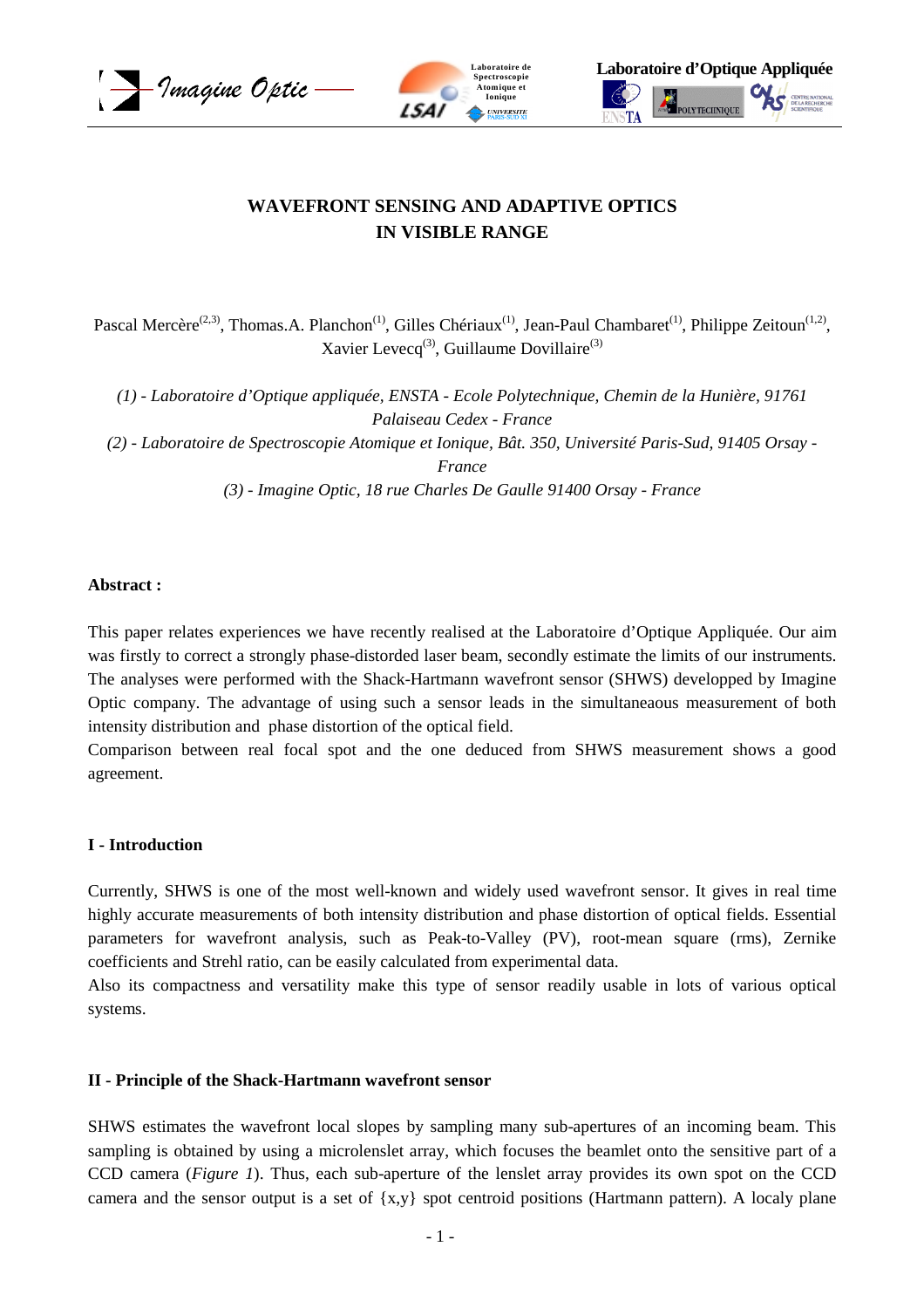

wavefront will be focused on the optical axis of the microlens, while a localy tilted one will be focused outside (above or under the axis depending on the tilt angle).

So, the local derivative of the wavefront is given by  $\tan(\alpha) = \Delta x/f$ , where  $\alpha$  is the tilt angle,  $\Delta x$  (or  $\Delta y$  in the other dimension) the distance between the spot centroid position and the optical axis, and f the focal lengh of the microlenses. The whole wavefront is obtained by simple integration of the local slopes.



*Figure 1: Principle of the Shack-Hartmann wavefront sensor* 

Reconstruction quality depends on the number of microlenses the incident wavefront is decomposed by. Higher this number, more accurate results will be obtained. Of course, the numerical method used for integration is also essential in the experimental data treatment.

The wavefront reconstruction is called either *zonal* or *modal*, depending on whether the phase is presented like a number of local slopes or in terms of coefficients of a modal function (Zernike polynomials for circular pupils or Legendre polynomials for square pupils). The modal reconstruction is very useful because the coefficients we access to, have a real physical sense and represent the optical aberrations commonly known as tilt, focus, astigmatism or coma. However restrictions subsist. The use of modal reconstruction algorithms implies to work on a particular pupil geometry (the software determines the largest circular or square pupil on the incident wavefront) and the projection onto a finite number of polynomials generates a spatial filtering.

#### **III – Experimental set-up**

The experiment was performed with a cw Ti:Sa laser ( $\lambda \approx 800$ nm) pumped by a tunable Argon laser used at  $\lambda \approx 500$ nm. Working parameters were as followed:

- Argon pump laser 5.7 W
- Ti:Sa laser 1.3 W exit power after optimisation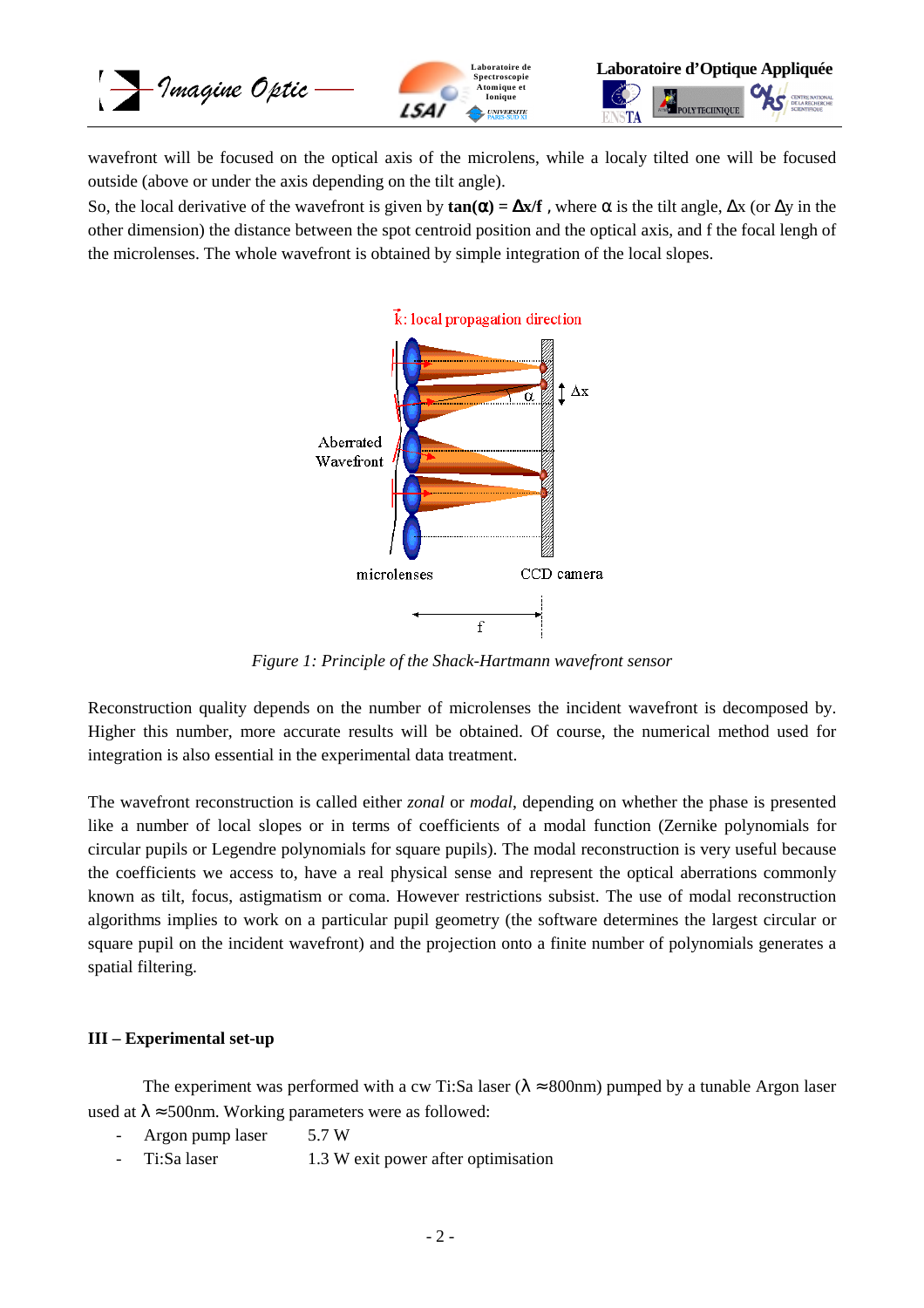– Imagine Optic





In the first part of the assembly, a spatial filter pinhole  $(\Phi=10\mu m)$ , placed at focal distance of a focusing lens, generates an incident plane wave with a relatively good wavefront. This plane wave is sent onto the deformable mirror by several plane mirrors, all placed at 45° of the optical axis to infer minimum aberrations.

The second part of the setup consists then to realize, by an appropriated lenses conjugation, an image of the deformable mirror plane onto the wavefront sensor pupil (this relay image is essential for keeping the deformable mirror linear characteristic onto the closed loop). The beam is focused by a spherical mirror of 400mm curvature radius, working in an off-axis configuration. A set {half wave plate – Glan-Taylor polariser} placed upstream the SHWS enables us to recover a part of the incident beam to focuse it on a CCD camera. The focal spot image made by the CCD camera presents two major interests for our closed loop validation. First, it enables us to follow in real time the correction of the wavefront. Secondly it gives us a reference image of the focal point, to which we can compare the reconstructed image given by the SHWS.

The whole experimental setup is represented on Figure 2, and some pictures are given Figure 3.



*Figure 2 : The experimental setup*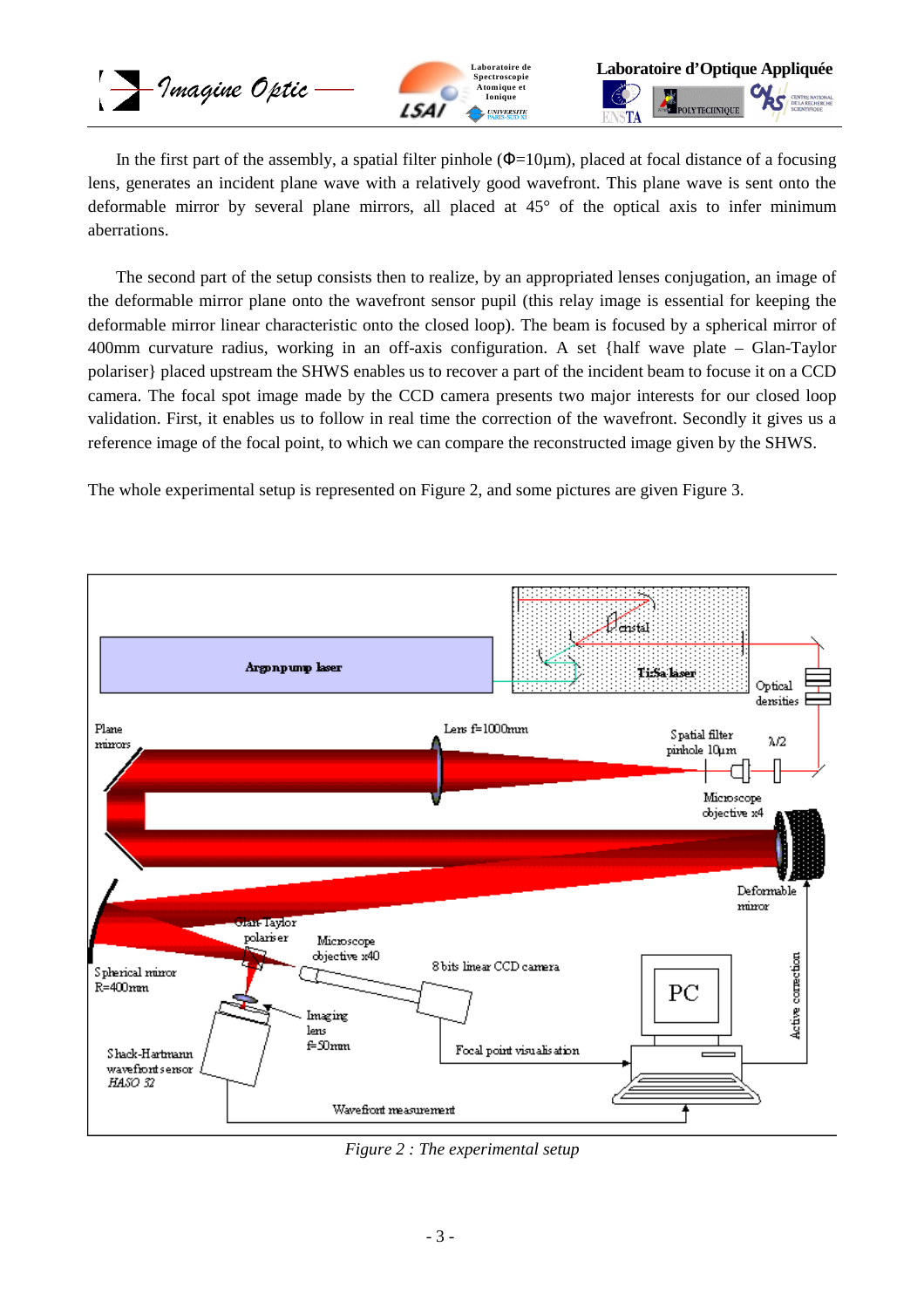





### **IV - Results**

#### **1 – Measurement of the aberrated wavefront**

After having verified the relay image between the deformable mirror and the sensor pupil, a first measurement of the aberrated wavefront was performed. Figure 4 shows the intensity and phase distribution of the wavefront. We can notice the uniformity of the intensity diagram and the strong aberrations generated by the spherical mirror.



*Figure 4 : 3D representations of the aberrated wavefront intensity distribution (left) and phase distortion (right)* 

On Figure 5, are given the different values of Zernike coefficients. As we could expected, astigmatism and coma aberrations are dominant.

Peak-to-valley and root-mean square are:

| $PV = 6.396 \mu m$  |
|---------------------|
| $rms = 1.162 \mu m$ |



*Figure 5 : Zernike coefficients before wavefront correction*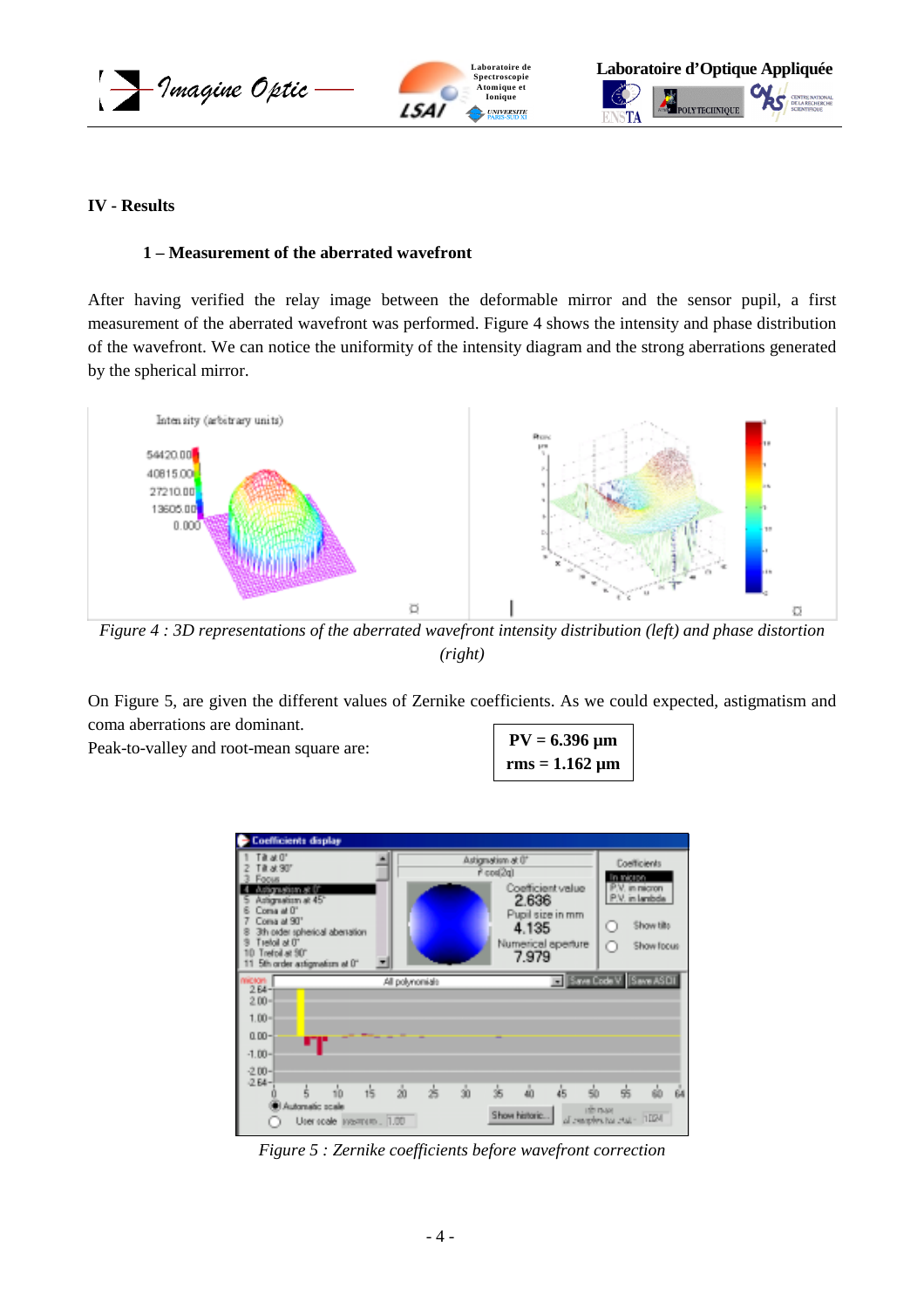

 On the following figure are represented the intensity and phase distributions of the measured wavefront, the corresponding Point Spread Function (PSF), as well as the Strehl ratio calculated in relation to a reference wavefront of same intensity distribution but free of phase distorsions. Strehl ratio, which corresponds to the measured and reference wavefront PSF*max* ratio, represents the quality of our optical system. It is here 0.03 before correction; so we have got, as wanted, an initially very aberrated wavefront.



*Figure 6 : Strehl ratio before wavefront correction* 

## **2 – Wavefront correction**

 The deformable mirror, which the closed loop was realised with, is a BIM31 CILAS bimorph mirror, composed of 31 actuators. The applied tensions can reach +/- 400V. The maximum infered displacement is 20µm peak to valley for defocus mode, which corresponds to a mirror curvature radius of 35m. Its flatness can reach 10nm rms, its rugosity is less than 1nm rms and its reflectivity more than 96% for  $0.6\mu$ m $\lt$  $\lambda$  $\lt$ 15 $\mu$ m. The wavefront obtained after correction is represented below:



*Figure 7 : 3D representations of the corrected wavefront intensity (left) and phase (right) distributions*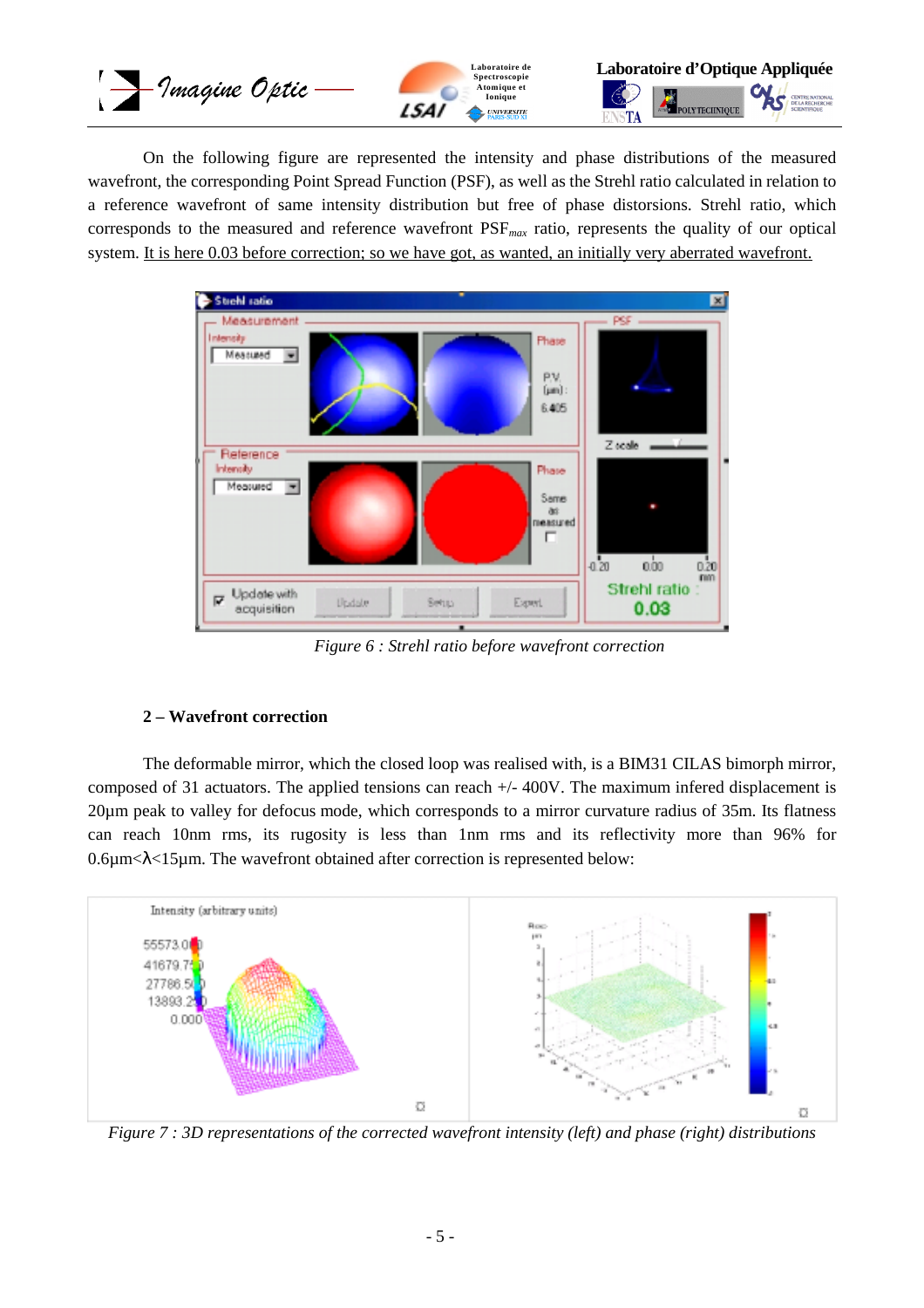

As we can see on figure 7 and also figure 8, the aberrations of astigmatism and coma infered by the spherical mirror are almost corrected. Only a small amount of higher order aberrations remain. PV and rms are both divided by a factor 20 after correction.



*Figure 8 : Zernike coefficients after wavefront correction* 

## Strehl ratio is now 0.85, instead of 0.03 before wavefront correction. (Figure 9)



*Figure 9 : Strehl ratio after wavefront correction* 

Note :

The tensions applied on the deformable mirror different actuators have never exceeded +/- 200V, while the closed loop was working. Tensions up to +/- 400V can be applied.

## **3 – Focal point imaging and Point Spread Function**

 The focal spot image is obtained by using an 8 bits linear CCD camera and a well-adapted microscope objective (∗20 and ∗40 magnifications were used).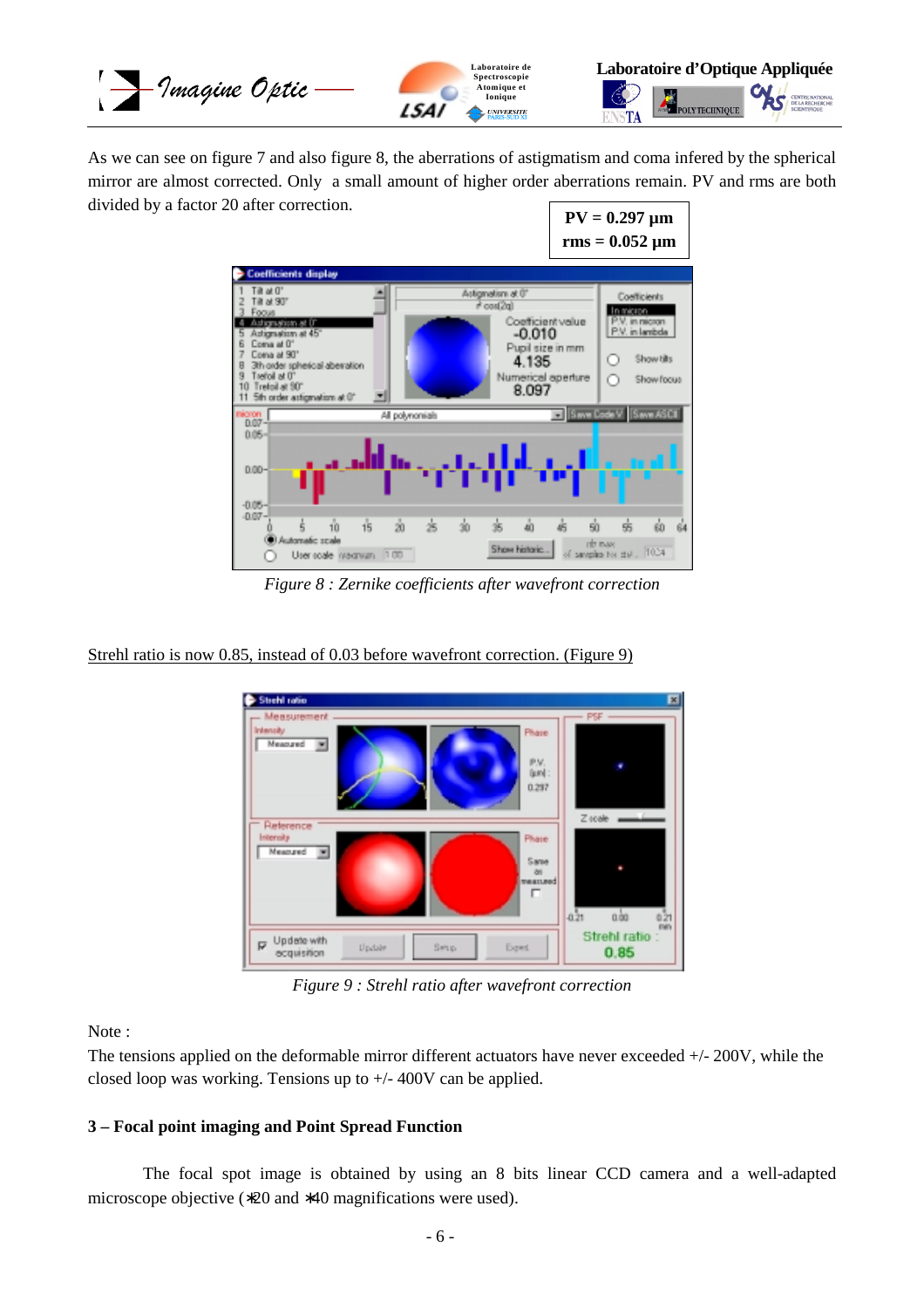

*Figure 10 : Focal point – before and after correction – seen by the CCD camera and calculated by the SHWS* 

We can note a very good agreement between the results obtained by the two diagnostics. The dimensions of the focal point after correction are 14,736  $\mu$ m at 1/e<sup>2</sup> and 7,625  $\mu$ m at FWHM. Diffraction limit is 7,098  $\mu$ m. The corresponding 3D representations are given below.

Note : Since the CCD image before correction, shown precedently and obtained with a (∗40) microscope objective, is strongly saturated; we prefered to replace it by a non-saturated one obtained with a (∗20) microscope objective. That have to be taken into account for comparative studies of the results!

## **BEFORE CORRECTION AFTER ONE ITERATION**



CCD image - objective (\*20) CCD image - objective (\*40)